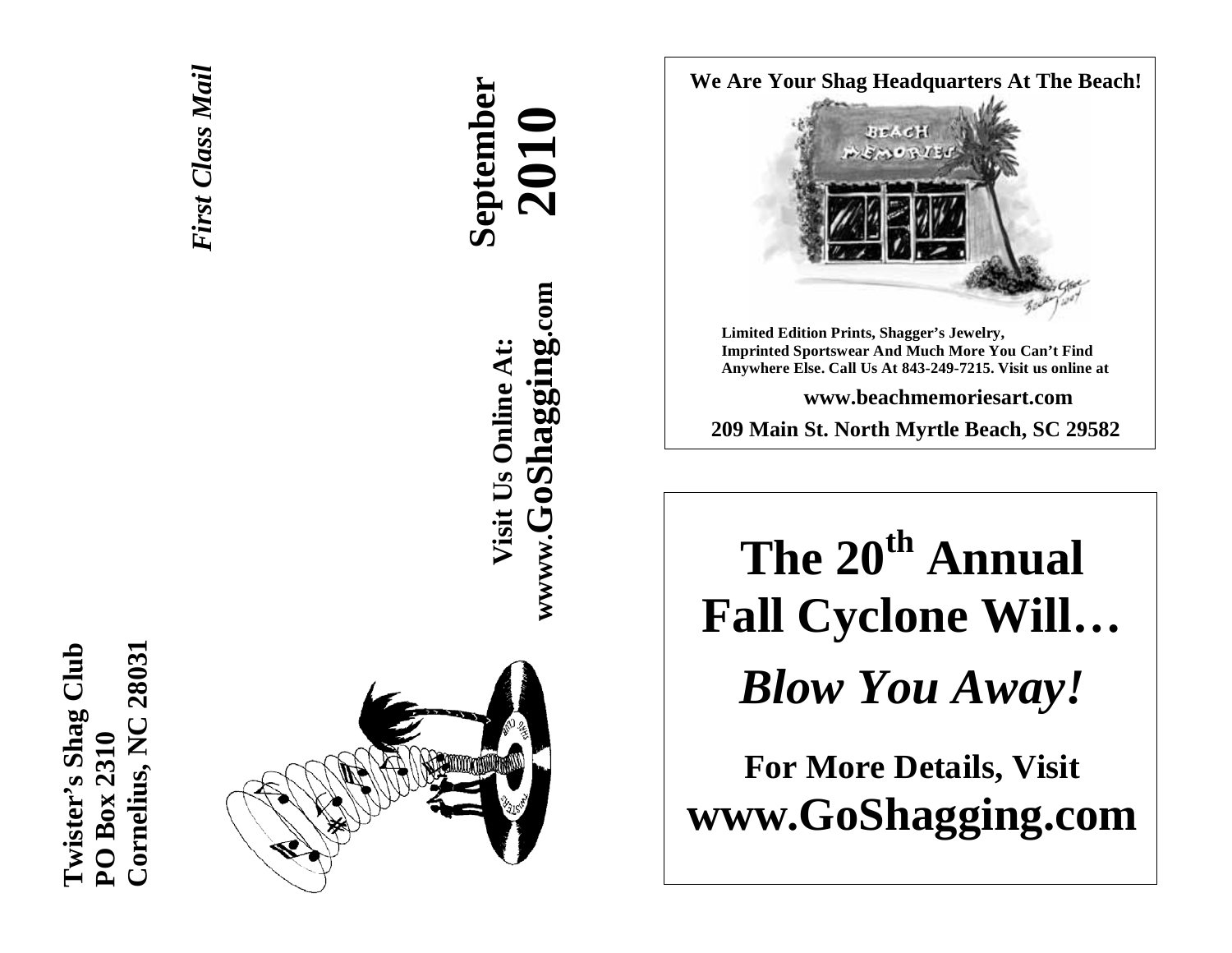# **Twister's Shag Club**

# **www.GoShagging.com**

**TSC@Goshagging.com 704-892-1114 or P.O Box 2310, Cornelius, NC 28031** 

# **OFFICERS**

| PRESIDENT----------------(704-658-1196)---------------Khris Sloop |
|-------------------------------------------------------------------|
|                                                                   |
|                                                                   |
|                                                                   |

## **COMMITTEE CHAIRPEOPLE**

**Fall Cyclone: Mike Rink (704-892-1114) Lesson Nights: Nancy Massengill (704-483-7779) Meet And Greet: Susan Dahl (704-528-8005) Membership: Mike Rink (704-892-1114) Newsletter And Publicity: Mike Rink (704-892-1114) Article Assignments: Gil Algier (704-663-7098) New Member Spotlight: Wilma Laws (704-872-2651) Stamps And Labels: Lynn Bullard (704-873-4016) Photography: Helon Page Participation Info: TBA Social: Phyllis Brown Sunshine: Richard Harrington (704-873-5776) Web Site: Mike Rink (704-892-1114)** 

**All info must be submitted by the 15th of the preceding month.** 

**Statements in this publication are directed to our members and should not be taken out of context by others. Also, opinions expressed by various authors may not reflect those of our club.** 

*You may re-use items in this publication as long as you credit TSC in your reprint and mail us a copy. (Use address on cover.)* 

# **The President's Letter**

Hi Fun Bunch,

SOS is almost here! Reservations made? Check! Practice dancing? Check! Practice drinking and staying out late? Check! (Wait, we don't need no stinkin' practice!) Sounds like we are ready to go.

First, don't miss our SOS Kickoff Party. Then join us at OD.

Teresa and I will be at the beach in time for the Shooter party on Wednesday afternoon. We can't wait.

For the golfers we will be doing that golf thing on Thursday for those that want to play. That is always a fun time. We will need a Chairperson for that (to help make team assignments) and also will need a volunteer (usually two people) from the photography committee to ride around in a cart, take pictures and have a cold beverage or 12.

Fun Monday ticket sales are lagging. Please plan to buy one at the next business meeting on 9/7 if you haven't done so already or if you have, please buy one. Who knows, that may be the winning ticket. It's happened before to a TSC member. Kathy Thompson won \$2000. You could win up to \$7500.

Fall Cyclone is roughly two months away. It will be here before you know it. Promote, promote, promote. Since the last meeting when we packed up the fliers for mailing, we have already received over 200 ticket orders. They are going fast.

Pretty soon we will be picking our slots, doing setup and then tearing down three days later. Then it's only 12 more months until the next one. It just doesn't get any better!

Be careful on the way to SOS. I hope to see most of you there. Our next business meeting will be **Wednesday** at Fat Boys.

As always, live awesome!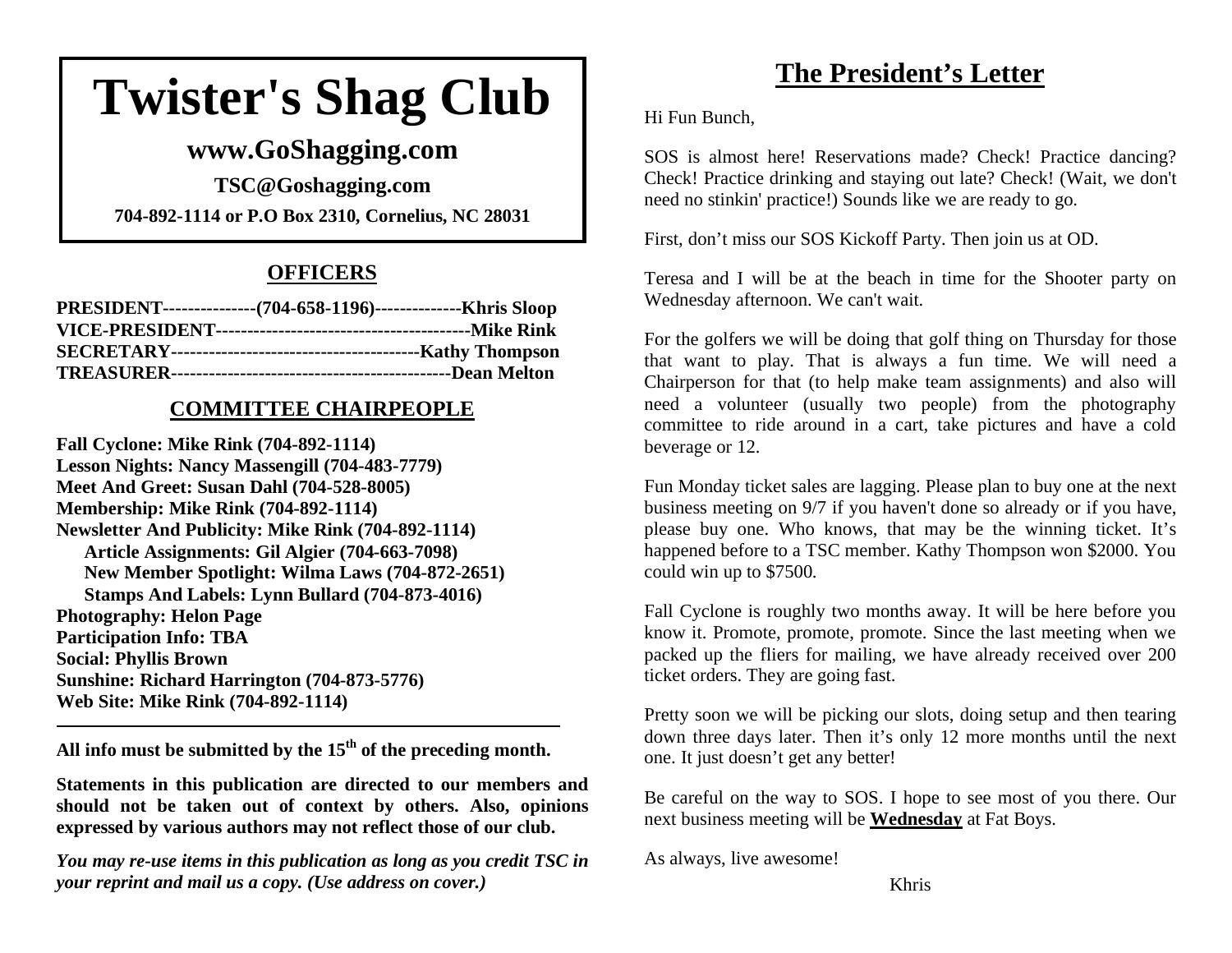# **Change In Club Meeting Night**

Our monthly meeting will be held on **WEDNESDAY**, Sept 8<sup>th</sup> at Fat Boys Restaurant (I-77, exit 36) in Mooresville. Come early to socialize and eat. The business meeting begins at 8:00pm.

The change this month is due to the restaurant not planning to be open on Tuesdays for the next few months.

*Please note we will NOT have the one-night lessons we had originally planned to hold during September, partially due to this change an partially due to SOS and related activities.* 

We currently have applications from Barbara Goyne, Ellen Gaffney, Graham Howard and Erike Kersey. Come meet them and vote on them WEDNESDAY night.

Don't miss out on your chance to win cash this month in our Treasure Chest drawing.

# **Ready for SOS**

By Phyllis Brown

On June 30, 2009 (our anniversary) Allen was diagnosed with colorectal cancer. Several days later, as we sat in the surgeon's office, he explained to us that with chemotherapy and radiation, surgery and another round of chemo we were looking at a year "start to finish".

Luckily it had not spread, so the outlook was very promising. A year sounded like such a long time. But looking back now it seems like only yesterday.

Allen had his last surgery on July 26 and is doing great. He has already logged in a round of golf with Mike and Mark.

We appreciate all the care and concern from all of those who have followed his progress this past year. Needless to say, we are ready for SOS. It will be seven days of a much-needed vacation!

# **SOS Kickoff Party Friday, Sept 10th**

Whether or not you are going to the beach this time for SOS, join all of your fellow TSC members, friends and fellow shaggers for a big Kickoff Party at *Gators Hometown Bar & Grill* just off I-77, exit 28. It's a familiar location for many of our members.

Come out any time after 7pm and be sure to tell them you are there to enjoy the shag activities so they seat you in the right area. If you come to eat, there will be no cover charge (courtesy of TSC) for this party. The food is excellent, and the prices are reasonable.

The music will start at 8pm. Mike Rink will be the DJ.

Many of you may remember the old "R.J. Gators". This is the same location with a little different name, new owners, new management, and a new direction!

Much of the inside will look familiar to you, although some of it has been rebuilt and/or remodeled. They've added a beach theme to much of the facility, and it looks brighter inside.

TSC officers are confident that you will like this place. Our club has been without a regular place to dance for some time. But that dry spell may be coming to an end, soon. We are hoping to make this a permanent location sometime after SOS.

It's time to come together and make that happen. Accordingly, it's very important that you attend and help promote this event!

To get to Gators from I-77, take Exit 28 (Cornelius, Lake Norman) and go west toward the lake just a few hundred feet and turn left at the stoplight onto Liverpool Parkway. Gators is just down the road on your right (across the street from the strip center and before you get to the Cornelius Post Office).

By the way, there is really no cover charge even if you don't eat. TSC is picking up the tab this one time. But come out early and give these folks some extra business to show them we are really interested in their facility as a future "home" for our group!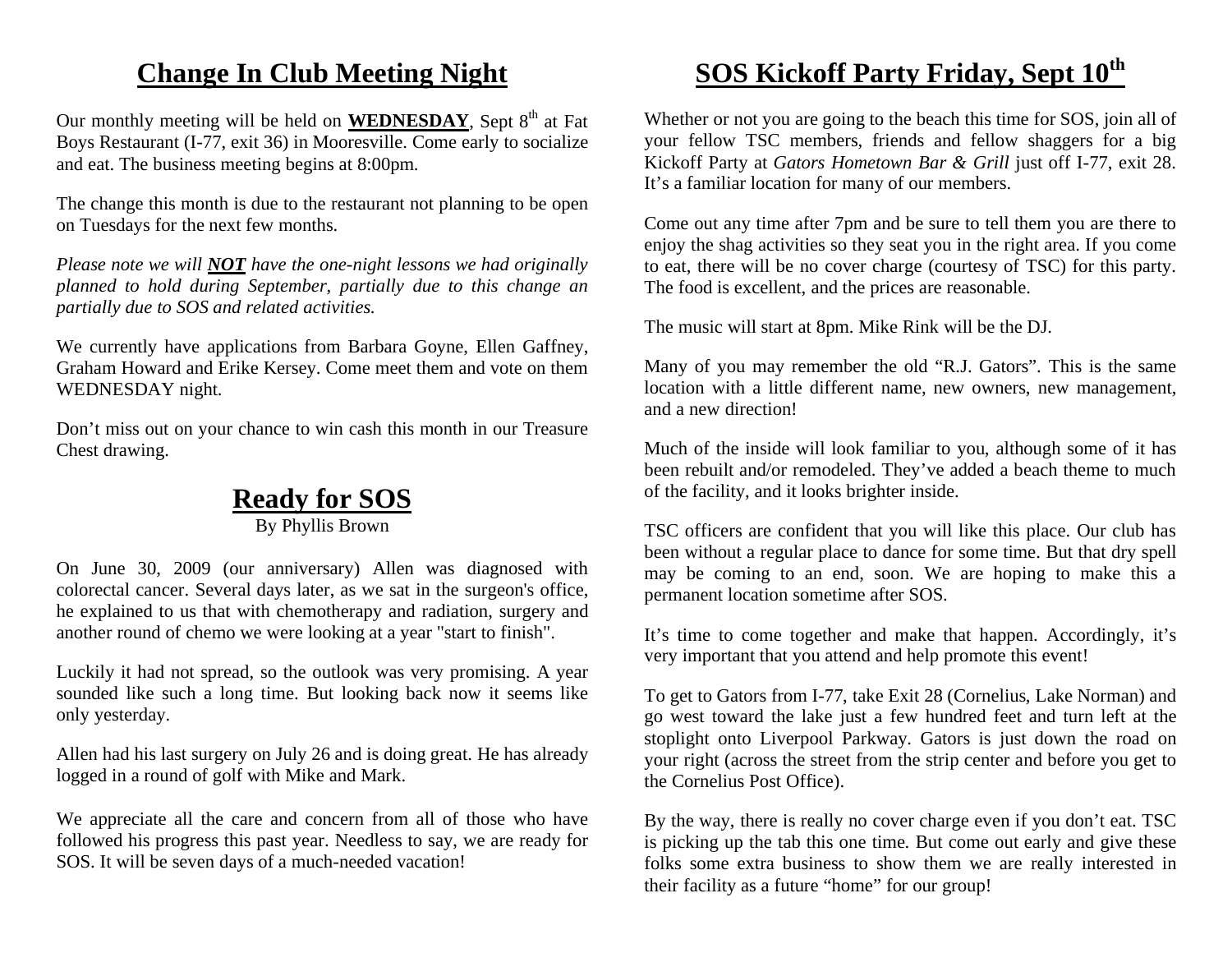# **"Points" Reward Program Changes**

After much discussion, the Board has decided to discontinue the "points program" as it currently exists.

The original purpose of the program was to document participation, to acknowledge the efforts of members who work the hardest to support the club, and to provide a small "pat on the back" to those members, etc.

Unfortunately, the program became a bookkeeping nightmare. We never obtained a system to scan membership cards and to calculate the "points" that were to be awarded for different efforts. Some planned benefits of the system were never fully implemented. Perhaps the worst thing was that many members did not really understand the program or what it was intended to achieve.

In short, the program was causing more problems than benefits.

The Board still wanted to be able to recognize people who make significant contributions to the club. And, the point system has been an important part of determining the order for Cyclone signups. But much more simple process was needed.

The following changes and improvements effective immediately:

In general, TSC will begin to document "Participation. Under the new program, an individual will simply be logged (via signup sheet or similar) as having participated in an event or committee activity. The exact effort involved will not be logged. For instance, people who show up to help the Dance Committee on lesson nights will not be separated into those who helped with tables, those who helped with sign-ins, those who helped be partners, etc. It will simply be noted that they helped that night.

The same will apply to other committees. For instance, we will log those who help with the newsletter. We will not try to determine whether they wrote an article, helped with the mailing, etc.

The one similarity to the previous program will be that the more times you "participate" in club efforts, the higher you will be on the list for Cyclone signups. (TSC members felt this was the #1 value of the previous program.)

People making major or year-long commitments to the club (like serving as club officers, committee chairs, etc.) may still be given some type of club credits. But in general, the Board will return to giving out "Model Member" awards (as was done years ago) and other methods to recognize significant contributions made on behalf of TSC.

TSC has always encouraged participation in the club and its activities. We're not interested in the quantity of members. We're interested in quality. That's what makes our club strong, and that's what makes our club fun.

TSC hopes these changes simplify our processes and help us refocus on participation and fun. The club appreciates you and what you can do to make us better!

# **<sup>20</sup>th Annual Fall Cyclone Celebration**

Tickets to this November's Fall Cyclone party are selling very well. Everyone is excited about our  $20<sup>th</sup>$  Anniversary, the extra  $\overline{D}J$ 's, special guests and VIP's and lots more.

This will be the party that folks will be talking about for years to come. Two decades of great parties… and we're still going strong!

Work slot signups will begin this month. See Sharon Abernethy. The order of signups will be announced on meeting night. However, if you are there any night when we are doing signups (including at the beach) to sign up before anyone that is ahead of you on the list, you can sign up at that time.

# **Your Fun Monday Ticket Could Win \$7500!**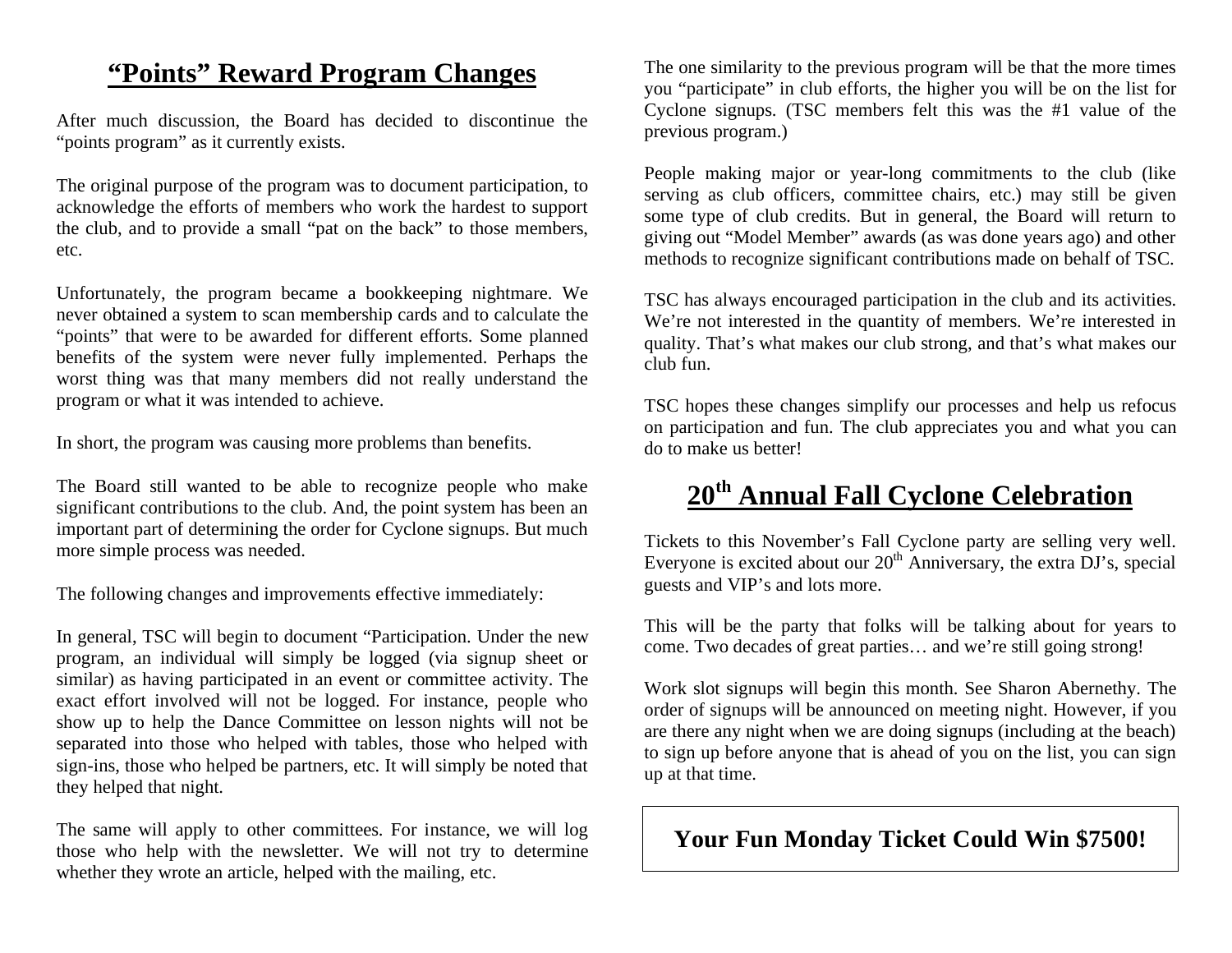# **The Beach Buzz – September 2010**

By Peggy Cavin

**Giant Ferris Wheel OK'd** – The giant Ferris wheel will be brightly lit and will be visible for miles at night. The Sun News, reported that the City Council gave final approval on to ordinances allowing the SkyWheel to be built on the oceanfront. A rule had to be passed that would allow the 187-foot wheel to use city air space. The Ferris wheel will have 42 glass enclosed, temperature controlled gondolas where six to eight people can ride. The wheel should be spinning by May 2011. It is said that on clear nights, people at North Myrtle Beach will be able to see the Ferris wheel.

**September 8, 9** – The Cole Bros. Circus of the Stars at the former Myrtle Square Mall. There will be two performances daily at 4:30 and 7:30 PM. Adult general admission \$12 in advance or \$17 at the gate. Free for kids under 13.

**September 11** – Silver Coast Winery will host the Habitat for Humanity's Shaggin' for Shelter. Appearances by Sea Cruz, Continental Divide and The Craig Woolard Band. Cost \$15 each.

**September 16** – 26, - Society of Stranders. See further details for TSC's parties and activities elsewhere in this issue.

**September 17** – Sounds of Summer Concert Series at McLean Park features The Holiday Band.

**September 25** - There will be an Irish Italian International Festival from 10:00 to 4:00 on Saturday September 25 on Main Street during SOS. There will be street vendors and other activities. Main Street will be closed from Hillside Dr. to Hwy. 17.

**September 25** – The Biggest Loser Event Challenge. Participate in either a 5K run or walk a one mile walk through downtown Myrtle Beach area. Bob Harper, professional trainer from The Biggest Loser will be at the finish line to sign autographs. (Cost \$35) Food and beverage vendors on site and live entertainment on stage. There will also be live fitness demos. Open to public. (Free)

### CELEBRATING TWO DECADES OF GREAT PARTIES

### THERE HAS NEVER BEEN ANYTHING LIKE THIS!

CELEBRATE THE 20<sup>TH</sup> ANNIVERSARY OF THIS AWESOME EVENT WITH ALL OF YOUR FRIENDS AND VIPS FROM ALL OVER THE SHAG WORLD.

GET YOUR TICKETS NOW AND COME HAVE FUN!



Our Anniversary Party Will Feature An Awesome Lineup Of DJs & Music Friday: Fast Eddie and Farrell Watts, then Roger Holcomb and Butch Metcalf Saturday: Frank Price and Eddie Teeter, then Betty Brown and Judy Collins, Mike Rink and Wilkie Whaley, then Eddie Anderson and Clyde Waller Sunday Morning: \* The Fantastic Shakers \* With A Special, Surprise Guest rups Murl Augustine and Ray Scott Playing Music And Having Some Fun VIP Guests Invited To Come Celebrate From Beach Memories, Ducks, Fat Harolds, O.D. Arcade, Pirate's Cove, ACSC, SOS, CSA, JSA, The DJ Association And More!  $\star$  THE FALL CYCLONE ALWAYS GIVES YOU MORE FOR YOUR MONEY  $\star$ FREE workshops by Ellen Taylor, and then Charlie Womble and Jackie McGee FREE non-stop adult beverages all three days FREE huge buffet Saturday 5:30-7:00pm **FREE** munchies, plus nightly pastries & coffee **FREE** full, hot breakfast Sunday morning We also serve a hotdog lunch on Saturday for donations to help needy kids or junior shaggers!

YOUR

**OF** 

FUN

**ME HAVE** 

NEW Hours: Fri 7pm-1am Sat 10am-1am (Workshops at 10:30am and 11:45am) Sun 9am-2pm

|                                                                                                                                 | North, To Statesville |
|---------------------------------------------------------------------------------------------------------------------------------|-----------------------|
|                                                                                                                                 | $\psi_{ab}^{\rm th}$  |
| (#3) Fairfield Inn (Smoke-Free) ------------- \$84 ------------ 704-663-6100                                                    | $-$ Hwy 150           |
| (#4) Holiday Inn Express & Suites -------- \$84 ----------- 704-662-6900                                                        |                       |
|                                                                                                                                 |                       |
| <b>NOTE 1:</b> To get a room in our block (at these discounts) or a                                                             | Map Not To Scale!     |
| shuttle pass you must <i>PHONE</i> the hotels at these numbers and                                                              |                       |
| mention "Twisters" or "The Fall Cyclone" or "the shag party".                                                                   |                       |
| <b>NOTE 2:</b> Any reservation cancelled less than 14 DAYS in                                                                   | Hwv21                 |
| advance or this "special event" will result in a one-night charge.                                                              | South, To Charlotte   |
| NOTE 3: For updates on current hotel room (or ticket) availability, please visit www.GoShagging.com.                            |                       |
| Don't drink & drive! Shuttle buses make non-stop trips to and from the rink Friday and Saturday.<br>.                           |                       |
| PLEASE PRINT (\$70 Each If Postmarked By 10/9. Then \$75.) HURRY! Tickets Sales Are Limited                                     |                       |
|                                                                                                                                 |                       |
| Name(s): $\qquad \qquad$<br>Address: Andreas Address: Address: Address: Address: Address: Address: Address: Address: Address: A |                       |
|                                                                                                                                 | <b>Primary</b>        |
|                                                                                                                                 | Club:                 |

THE CYCLONE IS SO MUCH FUN IT WILL ... BLOW YOU AWAY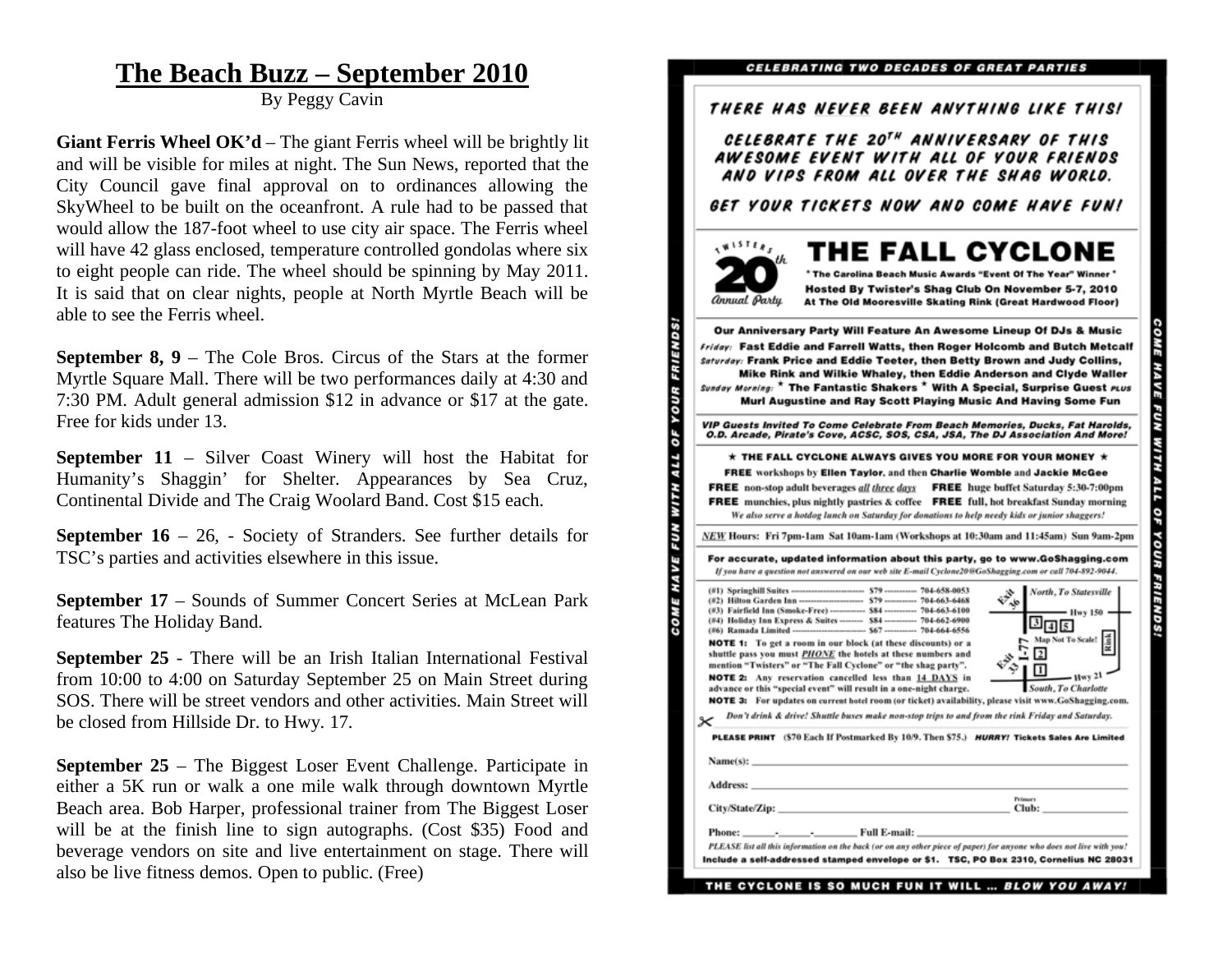### BACK BY POPULAR DEMAND AND

# **COMING TO "THE PIRATES COVE" HENRY GRAY & the CATS**

### **Featuring songs like:**

**Mojo Boogie** Lucky, Lucky Man Katrina, Katrina



### **World Class Piano Blues** & Boogie Performing **Artist**

63 years of playing the blues. 12 years with the Howling Wolf Band. He has worked with and/or recorded with the following greats: **Jimmy Reed, Billy Boy** Arnold, Morris Pejoe, **Muddy Waters, Lazy** Lester, Little Walter, **Sonny Boy Williamson, Snooky Pryor, Jimmy** Rogers, Elmore James, Koko Taylor, Otis Rush, **Little Milton, James** Cotton, Buddy Guy , Taj **Mahal, Tabby Thomas,** Silas Hogan, Guitar Slim, Floyd Dixon and many current blues artists.

He was asked by the Rolling Stones to play for Mick Jagger's 55<sup>th</sup> Birthday Party.

**EXCELLO** recording

**CHESS &** 

Artist.

Henry received a Grammy nomination in 1998 and the "2006 NEA NATIONAL HERITAGE AWARD RECIPIENT'.

Henry just received the 2010 Living **Blues Award for the** "Most Outstanding Musician" on keyboard.

# A LIVING LEGEND - ONE TIME ONLY! **SATURDAY 25 SEPT. 2010** 4PM-TILL (2 SETS)

### \*\*\*SEATING BY PAID TICKET ONLY\*\*\*

VIP Tickets Close Upfront \$40-\$100 (4 Rows)

Tickets around the Dance Floor \$20-25

Other Areas \$10-\$15

Standing Room-w/SOS card

# **Movin' On Up**

By Helon Page

Yes, folks, we are s-l-o-w-l-y movin' on up (generally speaking) closer to our goal for the photos in the Member Gallery. If my figures are correct, to date we stand at 140 strong with 110 in the Gallery. This gives us 79% acquired with 30 photos, or 21%, remaining that are needed. You may notice this percentage has not changed much since the last report. That's 'cuz the total membership figure used was incorrect. (Sorry, I done da'bes I could wid wat I had.) We are missing four pics from the Photo Committee bringing us up from 81.5% to 85% for this 'important' group. C'mon folks; let's show 'em we can make it 100%!!

On behalf of the club and the Photo Chair (me), I wish to express sincere appreciation to each of you who has made the extra effort to participate in this project. Remember: "It's not what TSC can do for you, it's what can you do for TSC!" Extended also are my thanks to the Board and the Webmaster for their support of my efforts in this endeavor. We should all give Webmaster Mike applause for his timely updates of photos in the Gallery. (Good goin', Mike!)

Please remember we will be set up at all general membership meetings. Due to our red backdrop, *please don't wear red!*

Attention Photo Committee: If you submit pics of our events directly to the Webmaster, you must make me aware so your efforts can be tracked for "participation".

### **We Still Need Pictures Of:**

| Agosta, Carolyn     | Honeycutt, Margaret | Rea, Bob       |
|---------------------|---------------------|----------------|
| Agosta, Matt        | Hunter, Gene        | Rea, Cindy     |
| Alexander, Ed       | Hutson, Jim         | Riley, Kim     |
| Davis, Tim          | Hutson, Margaret    | Riley, Pete    |
| Faulkenberry, Marla | McGee, Mike         | Robinson, Ann  |
| Finny, Jennifer     | Metcalf, Pat        | Thompson, Rick |
| Finny, John         | Murphy, Jo          | Walker, Molly  |
| Flinchum, Lena      | Musgrove,Dan        | Waters, Al     |
| Grice, John         | Musgrove, Janice    | Wright, Joyce  |
| Holshouser, Buzz    | Ortiz, Linda        |                |
| Holshouser, Jackie  | Owens. Jerri        |                |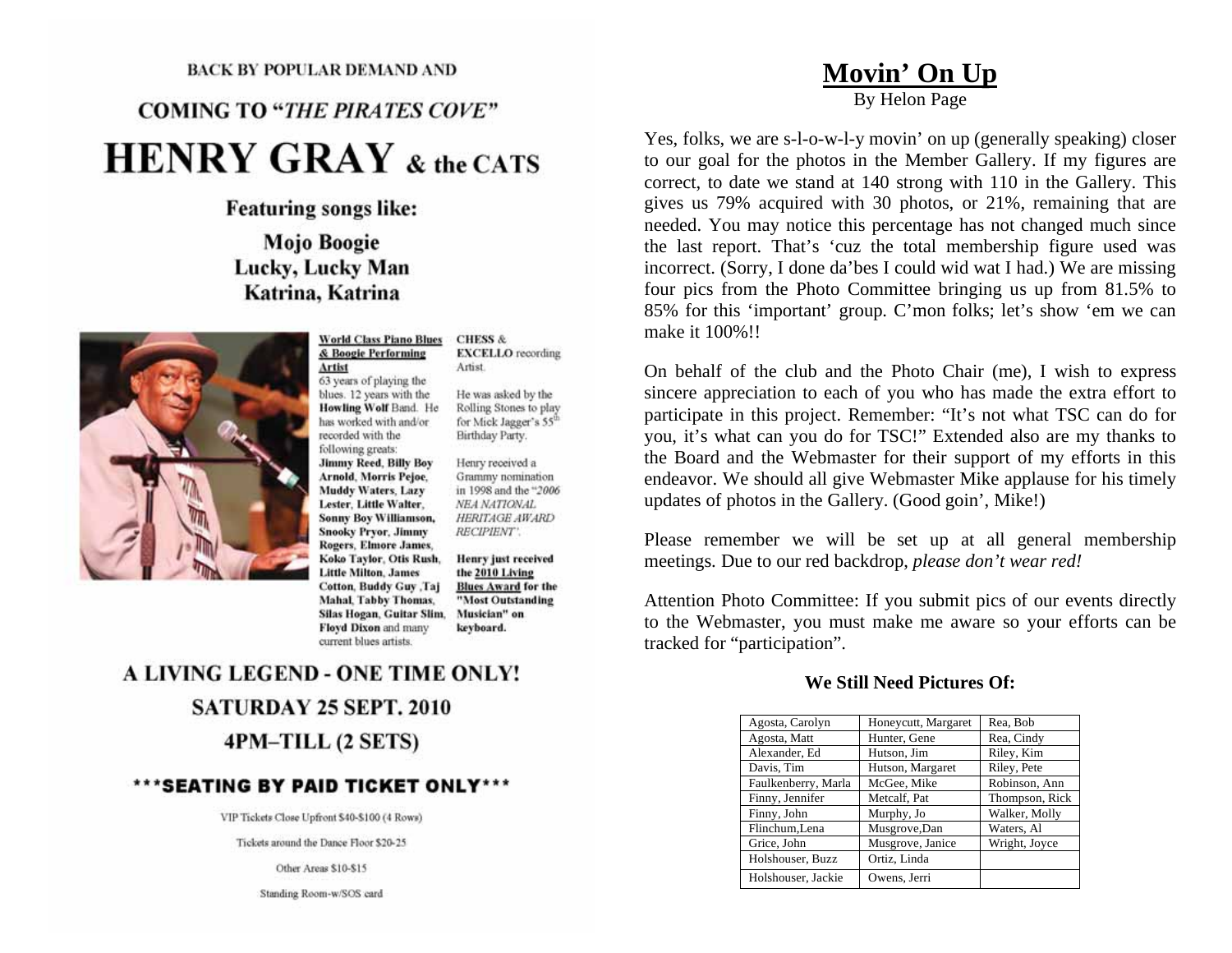# *Your* **Club Needs** *Your* **Help At SOS**

Each Fall SOS brings a great opportunity for TSC to promote its annual event, The Fall Cyclone. Members can hand out flyers on Fun Sunday, Fun Monday, or at any time in the SOS lounges.

Members can also help by making sure flyers are available (and in clear sight) inside each lounge.

It's also very easy to hand out one of our business cards with the SOS and Fall Cyclone dates, and our web site information.

There is NO WAY we can over-estimate how important it is for you to help promote our party. Simply put, if you don't do it, our party will not be a success. PLEASE plan to help. TSC needs you.

We have plenty of flyers and business cards. So please, make the effort to spread the word. While you are at it, tell folks to visit www.goshagging.com or check out our ad in the Carefree Times!

# **Tear Out The Centerfold Page!**

If you don't plan to take your whole newsletter with you to the beach, at least tear out the centerfold page.

On the next, facing page you have a brief rundown of all the TSC related activities at the beach. It's a quick and easy reminder that will help you keep up with what your friends and fellow members will be doing at OD.

The actual centerfold shows which DJ is playing in each SOS lounge throughout the SOS event.

Of course, you will still want to pick up a copy of the Carefree Times, the official paper for the event. But this is a great way to keep up with most of the important information you need without having to carry around more than one sheet of paper!

# **When, Where And What At SOS**

Here is a brief guide of activities at SOS for members and guests!

- **Saturday, Sept 18: Fat Harold's Back Deck at 5pm.** It's the first Tea Party of the week. (For new members, that's Long Island Iced Tea.) We'll have food, too. Come to party. It's only \$2 for members and \$10 for guests.
- Wednesday, Sept 22. Ducks at 2pm. This isn't an official TSC event, but TSC members are invited to a Charlotte Area Shag Club Appreciation Luncheon hosted by Jerry Mullis and Ducks. Please make sure to thank Jerry and the Ducks staff.
- **Wednesday, Sept 22. Ducks Too (Ducks Café) at 5pm.** We're having a beer, wine and shooter party. More great beverages and munchies will be included. Music will be played by DJ's Mike Rink and Eddie Teeter. Don't miss out. Again, it's \$2 for members and \$10 for guests.
- **Thursday, Sept 23. Eastport**. Come have fun at a captain's choice golf outing for members and guests. Cost is only \$37. The tee time is 11am, so please be there by 10:30 so we can pick teams, etc. We want men and women to play. They usually have beer specials for us. Please plan to buy from them.
- *FRI***-day, Sept 25. Pirates Cove at 5pm.** (Note the date change.) It's our biggest gathering of the week. Betty Brown will be our DJ. There will be great food! Come early or risk missing out. Again, it's \$2 for members and \$10 for guests.
- **Sunday, Sept 27: Fat Harold's** *BACK DECK* **at 8pm.** For those lucky enough to still be there, we will have our annual Bob Rea "I'm not leaving SOS and you can't make me" party. This event never fails to create some special memories. Join us

*Please try to wear a TSC hat, visor or button, or a TSC or Cyclone shirt at these events so folks will know you are in The Fun Bunch.*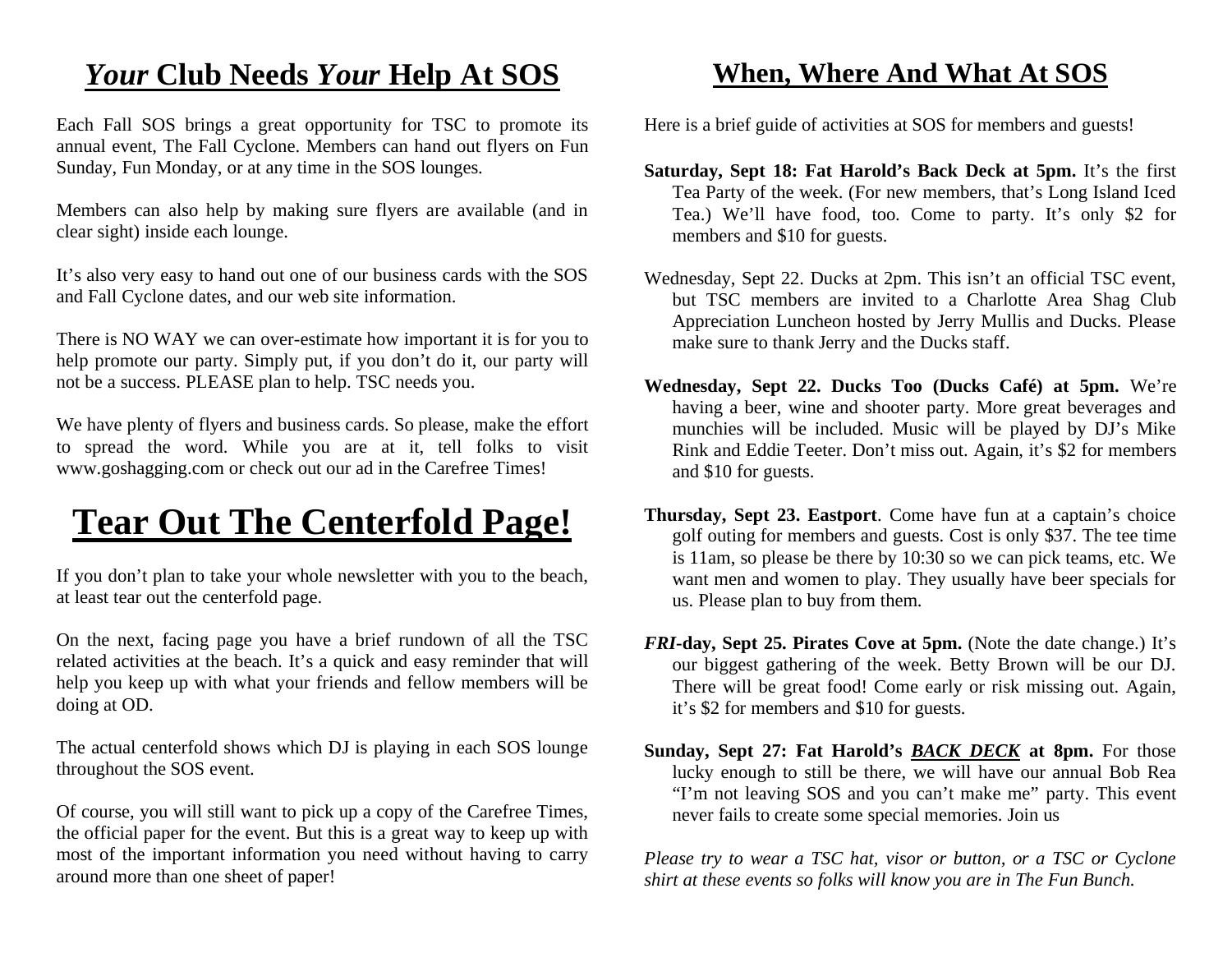| $\overline{\phantom{a}}$ |
|--------------------------|
| ۱                        |
|                          |
|                          |
|                          |
|                          |
|                          |
|                          |
|                          |
|                          |
|                          |
|                          |
|                          |
|                          |
|                          |
|                          |
|                          |
|                          |
|                          |
|                          |
|                          |
|                          |
|                          |
| ١                        |
|                          |
|                          |
|                          |
|                          |
| .<br>;                   |
|                          |
|                          |
|                          |
|                          |
|                          |
|                          |
|                          |
|                          |
|                          |
|                          |
|                          |
|                          |
|                          |
|                          |
|                          |
| Í                        |
| $\overline{\phantom{a}}$ |
| I                        |
|                          |
|                          |
|                          |
|                          |
| š                        |
|                          |

|                    | Ducks                                              | Ducks Café                     | Harold's         |                       |                        | Harold's Deck   O.D. Arcade   O.D. Beach Club   O.D. Café   Pirate's Cove |                        |                             |
|--------------------|----------------------------------------------------|--------------------------------|------------------|-----------------------|------------------------|---------------------------------------------------------------------------|------------------------|-----------------------------|
| Fri 12-5           | Craver<br>$_{\rm Paul}$                            | ×                              | Milton<br>White  | ×                     | McPhail<br>Terry       | ×                                                                         | ×                      | ×                           |
| Fri 5-9            | Billy<br>Waldrep                                   | Metcalf<br>Butch               | Bufkin<br>Jimmy  | Laney<br>Ϊž           | Fanning<br>Billy       | Watts<br>Farrell                                                          | Cottingham<br>John     | Mike<br>Rink                |
| Fri 9-C            | John<br>Smith                                      | Baker<br>Steve                 | Sistare<br>Gene  | Holcomb<br>Roger      | Augustine<br>Murl      | Brown<br>Betty                                                            | Sessoms<br>David       | Fast Eddie<br>Thompson      |
| Sat $12-5$         | <b>Buck Crumpton</b><br>Jessie Griffin             | Johnson<br>Joanne              | Nelms<br>Jay     | Elmore<br>Lanny       | Bishop<br>Brett        | ×                                                                         | ×                      | Wilson<br>John              |
| Sat 5-9            | Waldrep<br>Billy                                   | Jennings<br>Craig              | Holcomb<br>Roger | Jimmy<br>Bufkin       | Tommy<br>Samole        | Adeimy<br>Butch                                                           | Sistare<br>Gene        | Upchurch<br>Walter          |
| Sat 9-C            | Ed Timberlake<br>John Smith &                      | Butch Metcalf<br>Steve Baker & | Bass<br>Gary     | Milton<br>White       | Calhoun<br>Larry       | Mike<br>Rink                                                              | Brown<br>Tootie        | Ferry Hopper<br>Betty Brown |
| Sun 12-5           | Teeter<br><b>Bill Harper</b><br>Eddie <sup>®</sup> | ×                              | Gary<br>Bass     | l'iny's<br>Party      | Rodney<br>Still        | ×                                                                         | ×                      | W. Upchurch<br>C. Waller    |
| $Sun S-9$          | Griffin<br>Jessie                                  | Jennings<br>Craig              | Milton<br>White  | Harding<br>Mike       | Swords<br>Mike         | Wilson<br>John                                                            | Rose<br>Ĵim            | Various<br>DJ's             |
| Sun 9-C            | Timberlake<br>Ed                                   | Metcalf<br>Butch               | Warren<br>Joey   | Graves<br>Bob         | Tommy<br>Samole        | Waller<br>Clyde                                                           | Fast Eddie<br>Thompson | Moore<br>Jack               |
| Mon 12-5           | Eddie Teeter<br>Dana Grubb                         | Joanne Johnson<br>×            | Munson<br>Jerry  | ×                     | Crumpton<br>Buck       | ×                                                                         | ×                      | Hopper<br>Terry             |
| Mon <sub>5-9</sub> | Harper<br>Bill                                     | Agee<br>Ę                      | Nelms<br>Jay     | Laney<br>Γiz          | Harding<br>Mike        | Moore<br>Jack                                                             | ×                      | Wilson<br>John              |
| Mon 9-C            | Billy<br>Waldrep                                   | Jennings<br>Craig              | Bufkin<br>Jimmy  | Harris<br>David       | Davidson<br>Butch      | Farrell<br>Watts                                                          | ×                      | Waller<br>Clyde             |
| <b>Tues 12-5</b>   | <b>Buck Crumpton</b><br><b>Bill Harper</b>         | Campbell / Earles<br>×         | Milton<br>White  | ${\mbox{Neims}}$<br>À | Kyle<br>Beam           | ×                                                                         | ×                      | Antoncic<br>Rich            |
| Tues 5-9           | Jessie<br>Griffin                                  | Agce<br>Ę                      | David<br>Harris  | Little<br>Mike        | McPhail<br>Terry       | Tery<br>Hopper                                                            | ×                      | Clodfelte<br>Chuck          |
| Tues 9-C           | Paul<br>Craver                                     | Metcalf<br>Butch               | Sistare<br>Gene  | Elmore<br>Lanny       | Judy Collins<br>Murl & | Norman<br>Mills                                                           | ×                      | Wilson<br>John              |

# 2010 Fall SOS DJ Schedule Courtesy Of GoShagging.com And The 20<sup>th</sup> Annual Fall Cyclone Party

|            | Ducks                                      | Ducks Café                            | Harold's                  | Harold's Deck            | O.D. Arcade                 | O.D. Beach Club             | O.D. Café                          | Pirate's Cove             |
|------------|--------------------------------------------|---------------------------------------|---------------------------|--------------------------|-----------------------------|-----------------------------|------------------------------------|---------------------------|
| Wed 12-5   | <b>Buck Crumpton</b><br><b>Bill Harper</b> | Agee<br>Jim                           | Bass<br>Gary              | Harris<br>David          | Metcalf<br>Butch            | ×                           | ×                                  | Warren<br>ā               |
| Wed 5-9    | Waldrep<br>Billy                           | Mike Rink &<br>Eddie Tecter           | Moore<br>Jack             | <b>Burleson</b><br>David | Harding<br>Mike             | <b>hildress</b><br>Roy      | Rodney<br>$\overline{\text{Stil}}$ | <b>Jodfelter</b><br>Churk |
| Wed 9-C    | Ed Timberlake<br>John Smith &              | Metcalf<br>Butch                      | Bufkin<br>Jimmy           | Sistare<br>Gene          | Calhoun<br>Larry            | Clyde<br>Waller             | Adeiny<br>Butch                    | Wilson<br>John            |
| Thur 12-5  | Brantley<br>Mike                           | Joanne Johnson<br>Eddie Tecter        | Bass<br>Gary              | <b>Childress</b><br>Roy  | Metcalf<br>Butch            | Brumble<br>Dennis           | ×                                  | Clodfelter<br>Chuck       |
| Thur 5-9   | Waldrep<br>Billy                           | Harper<br>Bill                        | Warren<br>Joey            | David<br>Harris          | arry Calhoun<br>Kyle Beam & | Brown<br>Betty              | Tootie<br>Brown                    | Robbie<br>Leggett         |
| Thur 9-C   | Ed Timberlake<br>John Smith &              | Metcalf<br>Butch                      | Elmore<br>Lanny           | Milton<br>White          | Tommy<br>Samole             | Wilson<br>John              | Moore<br>Jack                      | Hamrick<br>Dick           |
| Fri 12-5   | Jennings<br>Craig                          | Crumpton / Stone<br>Jim Agee          | Gary<br>Bass              | Elmore<br>Lanny          | Swords<br>Mike              | ×                           | ×                                  | Various<br>DJs            |
| Fri S-9    | Griffin<br>Jessie                          | Eddie Anderson<br>& Eddie Teeter      | Sistare<br>Gene           | <b>Childress</b><br>Rogy | Mike<br>Felts               | Craver<br>Paul              | Iolland<br>Gerry                   | Brown<br>Betty            |
| Eri 9-C    | Ed Timberlake<br>John Smith &              | <b>Butch Metcalf</b><br>Steve Baker & | Bufkin<br>Jimmy           | Jay<br>Nelms             | Calhoun<br>Larry            | Hopper<br>Terry             | Childress<br>Roy                   | Jpchurch<br>Walter        |
| Sat $12-5$ | Crumpton / Griffin<br>Grubb & Teeter       | Joanne Johnson<br>Eddie Anderson      | David Harris<br>ack Moore | <b>Surlesor</b><br>David | Rodney<br>Still             | Butch Meteal<br>Steve Baker | ×                                  | Music<br>R&B              |
| Sat 5-9    | Paul Craver &<br><b>BillyWaldrep</b>       | Jennings<br>Craig                     | Milton<br>White           | Graves<br>Bob            | Bishop<br>Brett             | Cottingham<br>John          | Noman<br>Mills                     | & The Cats<br>Henry Gray  |
| Sat 9-C    | <b>Ed Timberlake</b><br>John Smith &       | <b>Butch Metcalf</b><br>Steve Baker & | Warren<br>Joey            | Scott<br>Ray             | Augustine<br>Murl           | Rose<br>Jim                 | Frank<br>Price                     | Clodfelter<br>Chuck       |
|            | $\ddotsc$ and $\ddotsc$                    |                                       |                           |                          |                             |                             |                                    |                           |

Important Notes: Time slots shown on this schedule are used at most clubs with the following exceptions:

The O.D. Café opens at 6pm.<br>The Pirate's Cove swaps DJ's at 10pm, not 9pm.<br>Ducks and Ducks Café schedule DJ's from 12-3, 3-6:30, 6:30- 10 and 10-close. For this reason, the first two<br>DJ's playing at the each of these three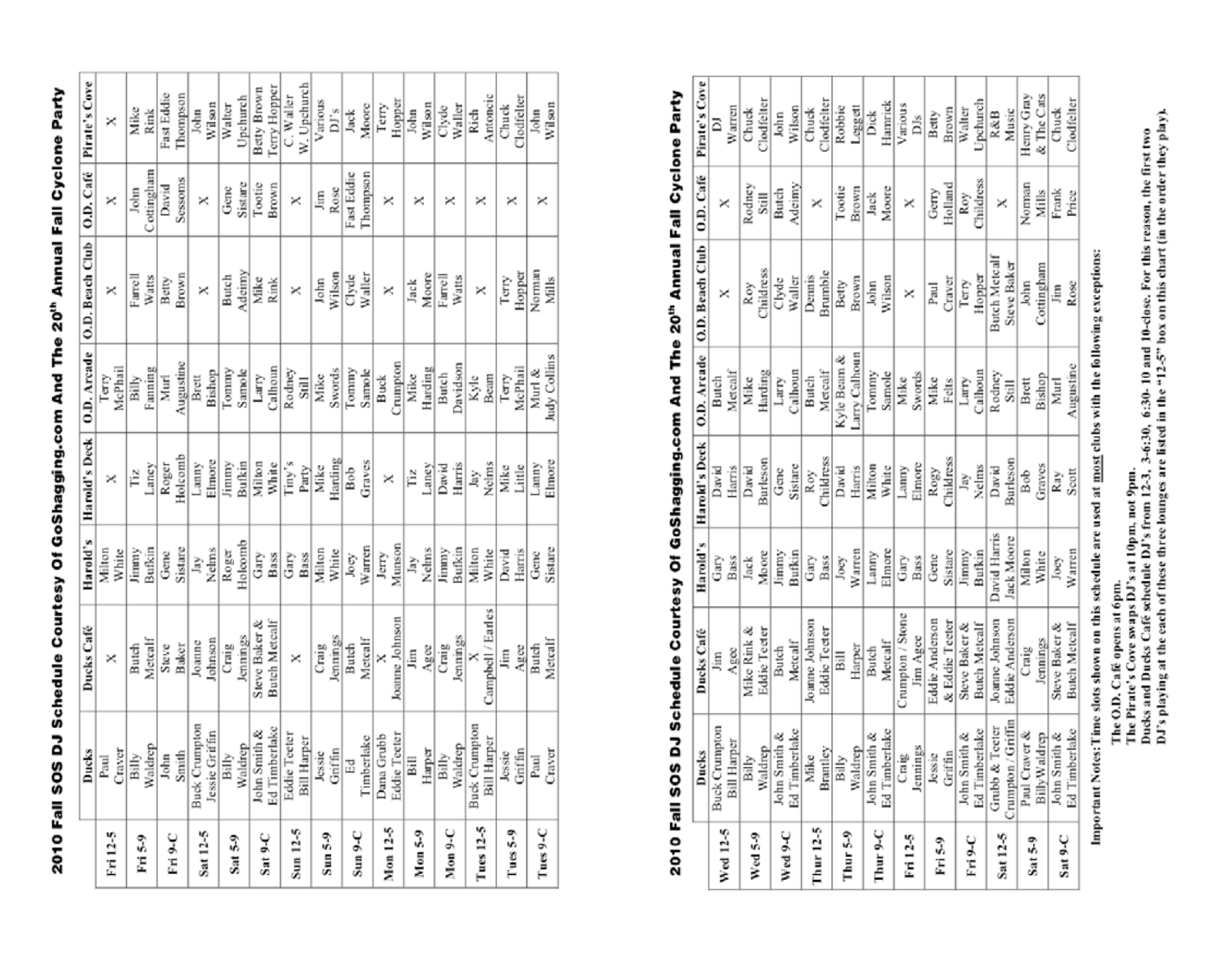|                                                                                   | THERE HAS NEVER BEEN ANYTHING LIKE THIS!                                                                                                                                                                                                                                                                                                                                                                                                                |
|-----------------------------------------------------------------------------------|---------------------------------------------------------------------------------------------------------------------------------------------------------------------------------------------------------------------------------------------------------------------------------------------------------------------------------------------------------------------------------------------------------------------------------------------------------|
|                                                                                   | CELEBRATE THE 20 <sup>TH</sup> ANNIVERSARY OF THIS                                                                                                                                                                                                                                                                                                                                                                                                      |
|                                                                                   | AWESOME EVENT WITH ALL OF YOUR FRIENDS                                                                                                                                                                                                                                                                                                                                                                                                                  |
|                                                                                   | AND VIPS FROM ALL OVER THE SHAG WORLD.                                                                                                                                                                                                                                                                                                                                                                                                                  |
|                                                                                   | GET YOUR TICKETS NOW AND COME HAVE FUN!                                                                                                                                                                                                                                                                                                                                                                                                                 |
| 15188<br>th<br>Annual Party                                                       | THE FALL CYCLONE<br>* The Carolina Beach Music Awards "Event Of The Year" Winner<br>Hosted By Twister's Shag Club On November 5-7, 2010<br>At The Old Mooresville Skating Rink (Great Hardwood Floor)                                                                                                                                                                                                                                                   |
|                                                                                   | Our Anniversary Party Will Feature An Awesome Lineup Of DJs & Music<br>Friday: Fast Eddie and Farrell Watts, then Roger Holcomb and Butch Metcalf<br>Saturday: Frank Price and Eddie Teeter, then Betty Brown and Judy Collins,<br>Mike Rink and Wilkie Whaley, then Eddie Anderson and Clyde Waller<br>Sunday Morning: * The Fantastic Shakers * With A Special, Surprise Guest ruus<br>Muri Augustine and Ray Scott Playing Music And Having Some Fun |
|                                                                                   | VIP Guests Invited To Come Celebrate From Beach Memories, Ducks, Fat Harolds,<br>O.D. Arcade, Pirate's Cove, ACSC, SOS, CSA, JSA, The DJ Association And More!                                                                                                                                                                                                                                                                                          |
|                                                                                   | $\star$ THE FALL CYCLONE ALWAYS GIVES YOU MORE FOR YOUR MONEY $\star$                                                                                                                                                                                                                                                                                                                                                                                   |
|                                                                                   | FREE workshops by Ellen Taylor, and then Charlie Womble and Jackie McGee                                                                                                                                                                                                                                                                                                                                                                                |
|                                                                                   |                                                                                                                                                                                                                                                                                                                                                                                                                                                         |
|                                                                                   | FREE non-stop adult beverages all three days FREE huge buffet Saturday 5:30-7:00pm                                                                                                                                                                                                                                                                                                                                                                      |
|                                                                                   | <b>FREE</b> munchies, plus nightly pastries & coffee <b>FREE</b> full, hot breakfast Sunday morning                                                                                                                                                                                                                                                                                                                                                     |
|                                                                                   | We also serve a hotdog lunch on Saturday for donations to help needy kids or junior shaggers!                                                                                                                                                                                                                                                                                                                                                           |
|                                                                                   | NEW Hours: Fri 7pm-1am Sat 10am-1am (Workshops at 10:30am and 11:45am) Sun 9am-2pm                                                                                                                                                                                                                                                                                                                                                                      |
|                                                                                   | For accurate, updated information about this party, go to www.GoShagging.com<br>If you have a question not answered on our web site E-mail Cyclone20@GoShagging.com or call 704-892-9044.                                                                                                                                                                                                                                                               |
| $(41)$ Springhill Suites --<br>(#2) Hilton Garden Inn-<br>(#6) Ramada Limited --- | North, To Statesville<br>يخبي<br>ەلە<br>(#3) Fairfield Inn (Smoke-Free) ------------- \$84 ------------ 704-663-6100<br>- Hwy 150<br>(#4) Holiday Inn Express & Suites -------- \$84 ----------- 704-662-6900<br>B [a] [s]<br>-- \$67 ----------- 704-664-6556<br>Map Not To Scale!<br><b>NOTE 1:</b> To get a room in our block (at these discounts) or a                                                                                              |
|                                                                                   | $\overline{2}$<br>shuttle pass you must <i>PHONE</i> the hotels at these numbers and<br>s.,<br>mention "Twisters" or "The Fall Cyclone" or "the shag party".                                                                                                                                                                                                                                                                                            |
|                                                                                   | $-$ Hwy 21<br>NOTE 2: Any reservation cancelled less than 14 DAYS in                                                                                                                                                                                                                                                                                                                                                                                    |
|                                                                                   | advance or this "special event" will result in a one-night charge.<br>South, To Charlotte<br>NOTE 3: For updates on current hotel room (or ticket) availability, please visit www.GoShagging.com.                                                                                                                                                                                                                                                       |
|                                                                                   | Don't drink & drive! Shuttle buses make non-stop trips to and from the rink Friday and Saturday.                                                                                                                                                                                                                                                                                                                                                        |
|                                                                                   | PLEASE PRINT (\$70 Each If Postmarked By 10/9. Then \$75.) HURRY! Tickets Sales Are Limited                                                                                                                                                                                                                                                                                                                                                             |
| $Name(s): \_\_$                                                                   |                                                                                                                                                                                                                                                                                                                                                                                                                                                         |
|                                                                                   |                                                                                                                                                                                                                                                                                                                                                                                                                                                         |
| <b>Address:</b><br>City/State/Zip:                                                | Primary<br>Club:                                                                                                                                                                                                                                                                                                                                                                                                                                        |
|                                                                                   |                                                                                                                                                                                                                                                                                                                                                                                                                                                         |
| $\boldsymbol{\times}$<br>Phone:                                                   | _ Full E-mail: _<br>PLEASE list all this information on the back (or on any other piece of paper) for anyone who does not live with you!                                                                                                                                                                                                                                                                                                                |

THE CYCLONE IS SO MUCH FUN IT WILL ... BLOW YOU AWAY

# **What's Happening In The Shag World (GoShagging.com Has More Items And Details)**

**Sept 8: Twister's Shag Club meeting at Fat Boys. Come eat and socialize at 7pm. The business meeting will start at 8pm.** 

**Sept 10: SOS Kickoff Party hosted by Twister's Shag Club at Gators. See article is this issue for more information.** 

### **Sept 17-26: Fall SOS at North Myrtle Beach, SC**

Oct 9th: 20th Annual Chicken Pickin' in hosted by Gaston Shaggers. \$12-\$15. DJ's Eddie Anderson and Eddie Teeter. For more information, call 704-829-1020

Oct 15-17: Geechee Blast by Charleston Shag Club. *Sold Out.*

Oct 16: Shag-O-Ween Party hosted by Sandy Beach Shag Club. \$7. DJ Wilkie Whaley. Email johnthomas@hotmail.com or visit www.sandybeachshagclub.com/redwhiteblue.htm

Oct 22-23: Fall Bash - Mountain Empire Shag Society – Sold Out.

Oct 30: Multi-Club Halloween Party hosted by the Charlotte Shag Club. www.charlotteshagclub.com for more info.

**Nov 5-7: Twentieth Annual Fall Cyclone Party hosted by Twister's Shag Club. Don't miss the anniversary year of this CBMA award winning party. Lots of special guests and VIP's will be there. Plus, the party will be even bigger and better with more DJ's and more fun. Visit www.goshagging.com for details. All shag clubs have been mailed and emailed information. Get tickets while you can and join the fun!** 

November 11th: Veteran's Benefit hosted by the Charlotte Shag Club. Go to www.charlotteshagclub.com for info.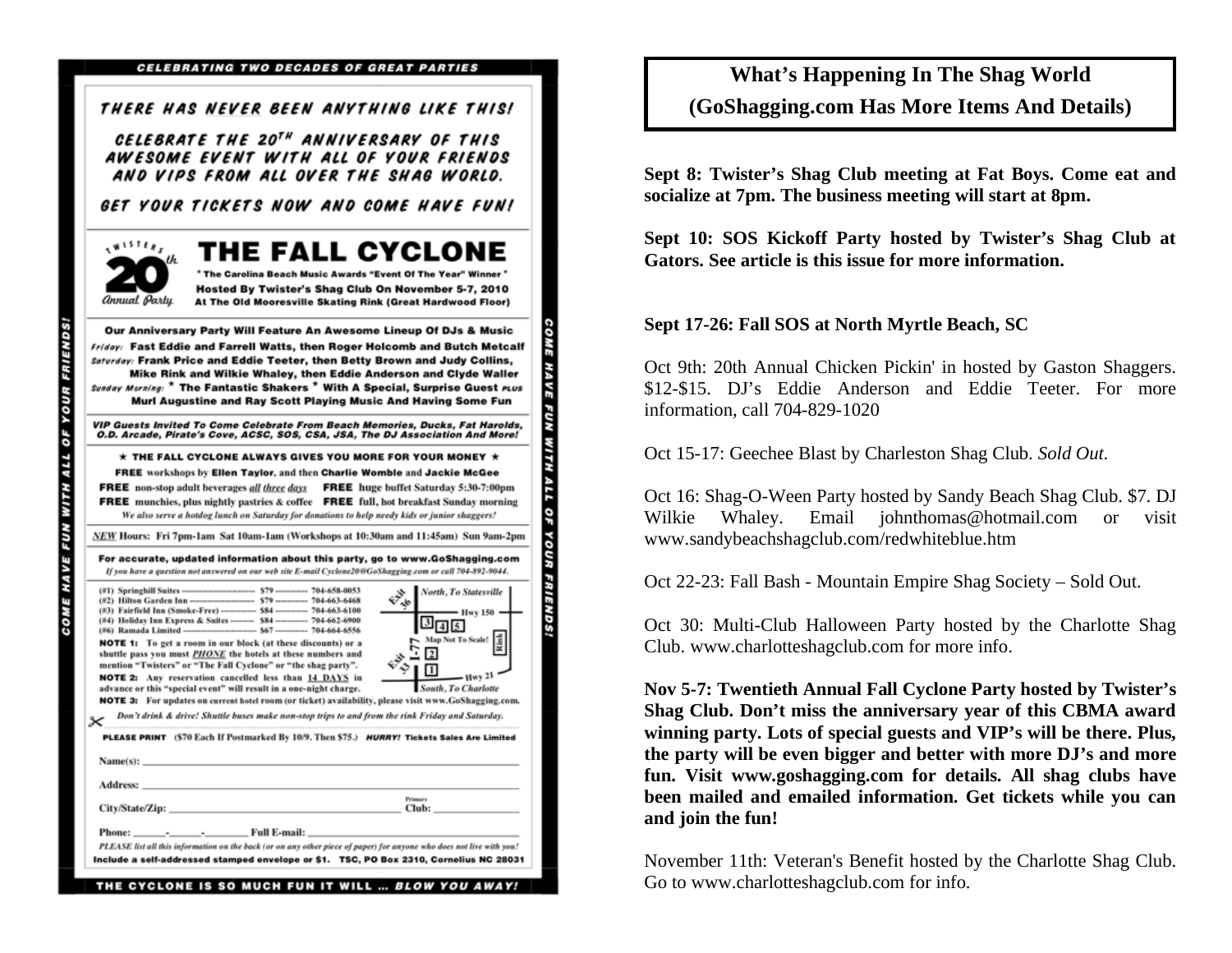Nov 19-20: Columbia Invitational. \$60-\$70 after then. DJ's: Butch Davidson, John Wilson, Larry Edwards and Billy Waldrep. 803-788- 8787 or fhowle@nexsenpruet.com for more info.

### **Dec 31: New Year's Eve Party Hosted By Twister's Shag Club.**

January 7-9: Island Winter Classic hosted by Hilton Head Island Carolina Shag Club. \$70 by 9/30/10 - \$75 after 9/30/10. DJs: John Smith and Billy Waldrep and Betty Brown. 843-505-0152 or vickilu2@yahoo.com or www.hhishag.com for more info.

# **Upcoming Member Birthdays**

| <b>Susan Godfrey</b>     | 09/02 | <b>Kathy Thompson</b> | 09/24 |
|--------------------------|-------|-----------------------|-------|
| Jeannie Barfield         | 09/05 | <b>Thomas Brown</b>   | 09/26 |
| John Finney              | 09/08 | Alan Keir             | 09/27 |
| Mike McGee               | 09/09 | <b>Sharon Carter</b>  | 10/10 |
| <b>Mark Faulkenberry</b> | 09/10 | May Johnson           | 10/18 |
| Dean Hajnos              | 09/14 | Kathy Kerr            | 10/25 |
| Judy Murdock             | 09/16 | Jim Leonard           | 10/30 |
| Mike Rink                | 09/16 | Lisa McGinnis         | 10/16 |
| Vickie Abernathy         | 09/17 | Jo Murphy             | 10/09 |
| Ann Horton               | 09/17 | Dennis Pethel         | 10/03 |
| Carroll Hill             | 09/18 | Ann Robinson          | 10/19 |
| <b>Randy Godfrey</b>     | 09/19 | Clay Smith            | 10/04 |
| <b>Bill Randall</b>      | 09/20 | <b>Kathy Strantz</b>  | 10/31 |

**Happy Birthday Kathy! You have made all my dreams come true.** 

**Love, Roger** 

# **Get Your 2010-2011 Calendar**

**We've put together a nice calendar that you can hang or file for future reference. Get yours on our web site.** 

# **Crossword Puzzle**

Thanks go out to Rochelle Firestone this month for coming up with a unique and fun addition to our September newsletter.

See how quickly you can solve this puzzle.

Answers can be found on the following page.



Across:

- 1. What meal is served on Sunday morning at the Cyclone?
- 2. What is the name of the Twister's website?
- 3. Twister's party of the year.
- 4. Committee for the image historian.
- 5. She is doing another shag workshop during the Cyclone.

Down:

- 6. Type of dance done at SOS.
- 7. Our shag dance lessons are on which night?
- 8. How often is our club meeting held?
- 9. What night is the cash drawing done at the Cyclone?
- 10. Color of our newsletter.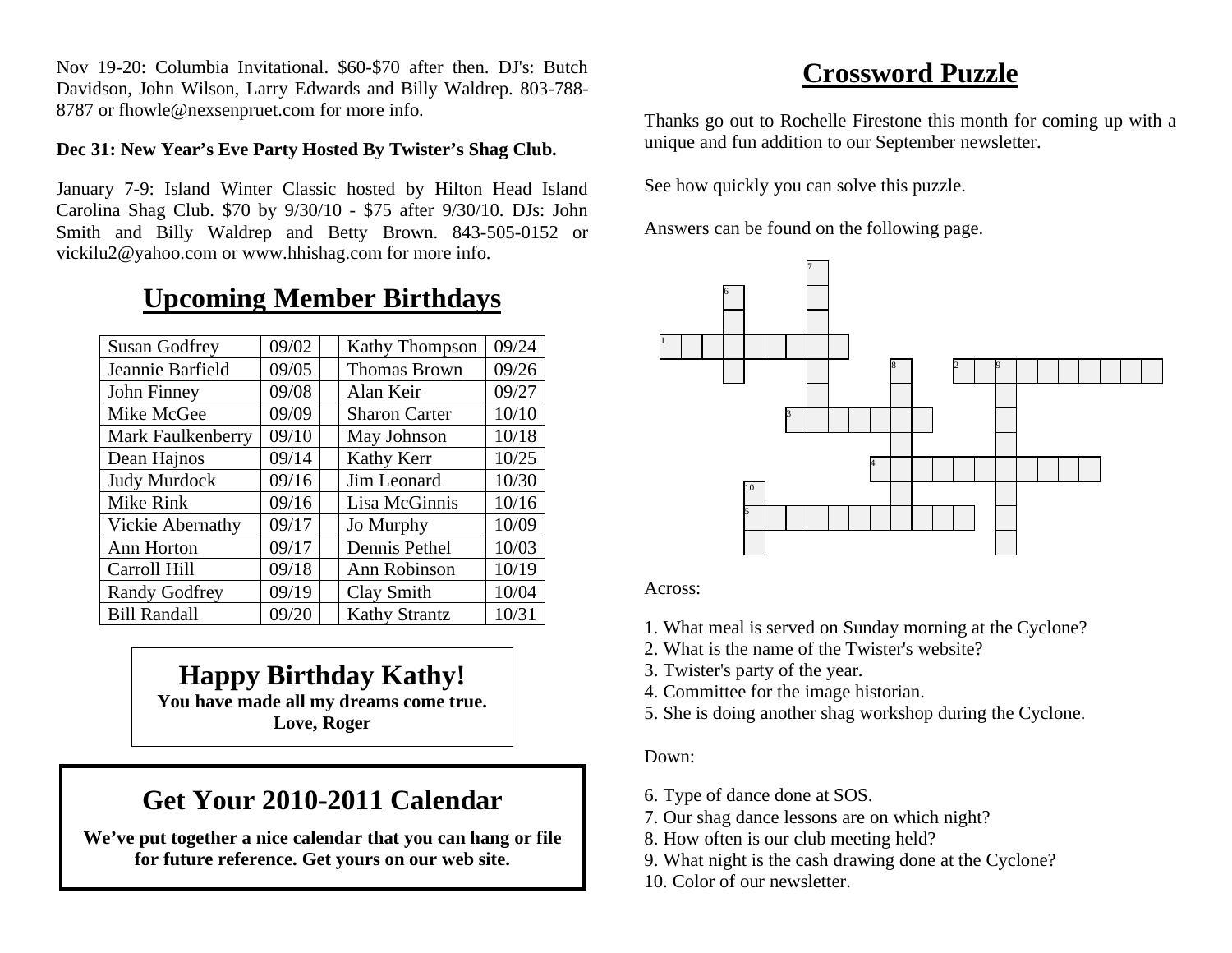![](_page_10_Figure_0.jpeg)

# **The Joys of "Committeedom"**

Observations by Jeff Firestone

This is a multipart series in which we will examine the benefits of some of the various committees available to Twister's members.

Installment three: Dance Lessons Committee. This committee is designed for those with a passion for dance. Responsibilities of this committee include:

1) Arrive early and set up the dance floor. This is a great opportunity to exercise both your upper and lower body. Skip the gym and come work off those unwanted pounds in a productive way. Without this function the world of dance might just collapse for lack of available space to learn this art. It is also a great opportunity to meet other members in a quiet and relaxed atmosphere, as you carry on a conversation over a table (you are moving) or in a cozy corner (where you are stacking chairs).

2) Operate registration. You are (in many cases) the first official Twister's member that a dance student will meet. You are the face, body and spirit of Twister's shag club. Your ability to welcome new people (alcohol could be a factor) will set the tone for their learning experience.

Your elegance, efficient movements and choreographed process of collecting money, providing a name tag and recording the registration information is truly a sight to behold. You show that dancing takes many forms and not always on the dance floor.

3) Help with dance lessons. So you think you can dance? Like hunting a large lion in the depths of Africa, this assignment is full of excitement, rewards and dangers. Initially you have the excitement leading up to the hunt where you are acting as coinstructor showing the proper movements as lead by our capable dance instructors. As you partner with the new students that are there on a solo basis you can sometimes experience the dangers of this assignment.

Who knew some people actually have three left feet or are listening to a completely different drum for the rhythm. Even the experience dancer with years of training and knowledge cannot determine how their selected student will react to the music. You cannot be fooled by the outward appearance of the student as dangers lurk in every package. The rewards however far outweigh the dangers to this committee. The ability to turn the three left feet into a fully functioning pair of dance capable feet or switching someone's drum set to the proper tempo is, as they say, priceless.

4) Stay late and reset the tables. Practice your skills of camouflage by replacing the tables and chairs back to the point where no one could tell that a dance event had just occurred.

**We hope to have an article from YOU next month!**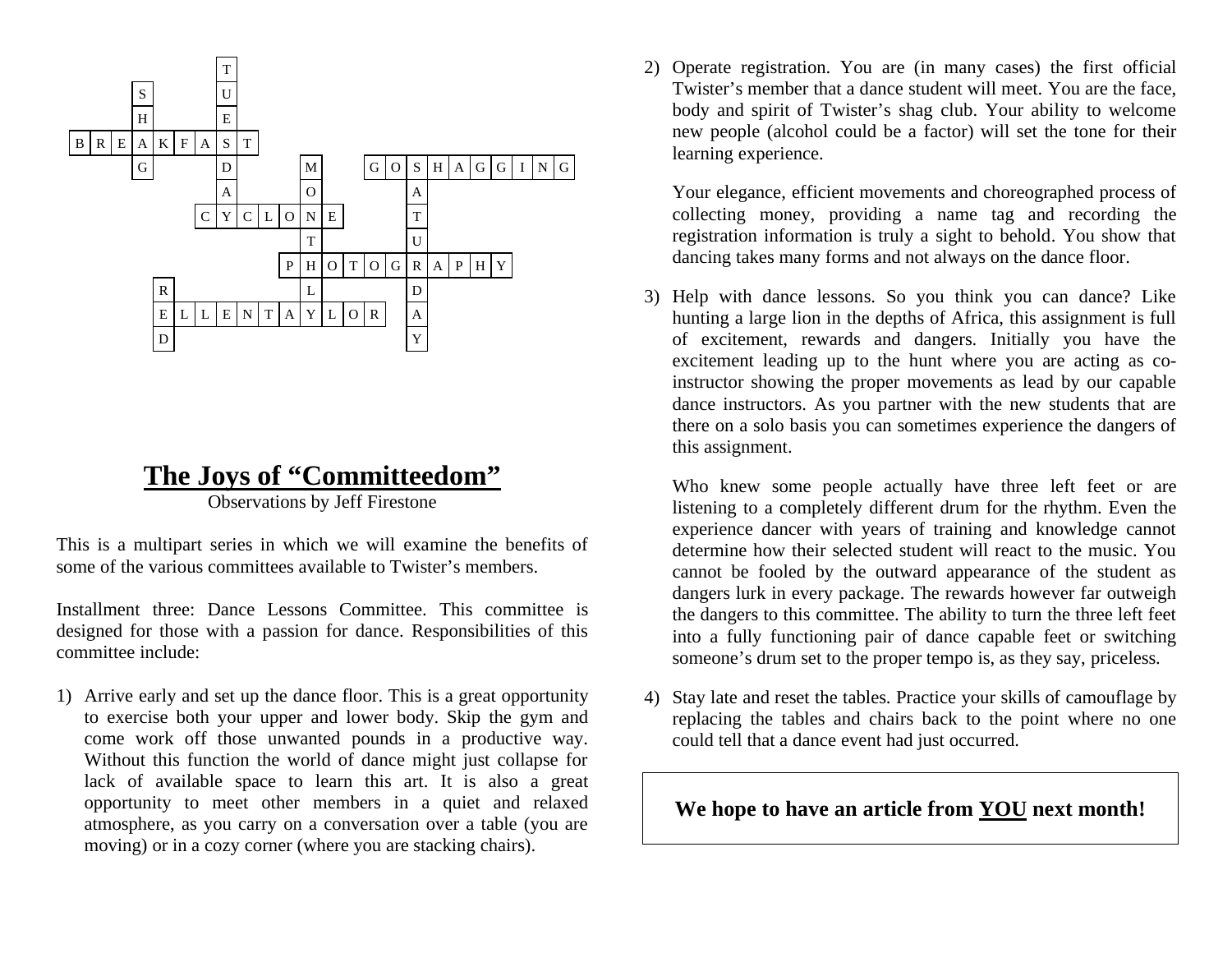# **A Party to Celebrate**

By Marvin Chapman

While listening to some classic beach and shag music one Saturday, I began to think about beach clubs, dance parties and shag events of the past. One very memorable party came to mind.

Several years ago, Betsy and I heard about a special party from some shagging friends. They said it was "great" and guaranteed we would like it. Always looking for new and unique social experiences, we made arrangements to attend the party. When we arrived at the somewhat inelegant venue (a large industrial-looking building that had to be at least 40 years old) we did not know what to expect.

Things began on a positive note as we were able to find clearlydesignated parking within easy walking distance to the building. As we moved toward the entrance, a friendly gentleman (obviously a shagger) welcomed us to the party and directed us inside to other greeters. What a great first impression; hosts who would go to the trouble to have a greeter outside of the building to make us feel welcome. As soon as we walked through the front door several more friendly people quickly took care of our entry requirements and gave us an overview of what was going on and where to find things in the building.

As we moved to the heart of the party, we discovered the old facility had been transformed into a magnificent dance club. We had been transported to a shagger's paradise in which stimulating shag music was filling the air space, excellent dancers were showing their best moves on a huge dance floor and happy people were engaging in enthusiastic "party chat." It appeared as if we had happened on a large family reunion where all the people attending knew each other. Even though we were outsiders, we were treated as members of the family and immediately drawn into conversations with our "new best friends." Party hosts checked with us periodically to see if we needed anything and frequently asked us to dance with them. What friendly people!

One of the best parts of the party was the wide selection of food and beverages that were supplied, free of charge, throughout the party. We never went hungry or thirsty! Those who were serving party guests always smiled and made pleasant comments. They continually asked if we needed anything and seemed eager to meet our every request. As the party progressed so did the jovial nature of the guests. Everyone seemed to be having a "larger and larger" time and the group dynamics became more interesting. What a "fun bunch"!

During the party a variety of DJs played, each with a slightly different style and musical leaning. This "mixing up" of the music kept things fresh and kept dancers on the floor. For variety, there were several special dances and periodic drawings for nice prizes. Those "specials" were appropriately spaced throughout the party to allow a bit of recovery time for participants. At one point in the party, there were even free dance lessons taught by world-class instructors! In consideration of all guests, the lessons were designed to be appropriate for shaggers of different of skill levels.

There was also a special culminating event at the party. A well-known beach music band gave an uninhibited, "customized" performance to the group. The band and the crowd bonded!

Yes, our friends were right. This was a great party! The music and festivities lasted longer than we did and, upon leaving the party, we were bid the fondest of "farewells" by our still-smiling hosts. What wonderful people! What a marvelous event!

From time-to-time Betsy and I reflect on this special party and reminisce about the positive, welcoming atmosphere created by our hosts. You may have guessed by now the party was the first Fall Cyclone we attended, eleven years ago! It is the reason we joined Twister's Shag Club and the Cyclone continues to be an important part of our shag lives. As we prepare for the  $20<sup>th</sup>$  Anniversary Cyclone, I would like to encourage all club members to keep in mind this could be a very special "first" for some of our guests and a special reunion for many others. Let's do all we can to make this an event they will remember for a lifetime!